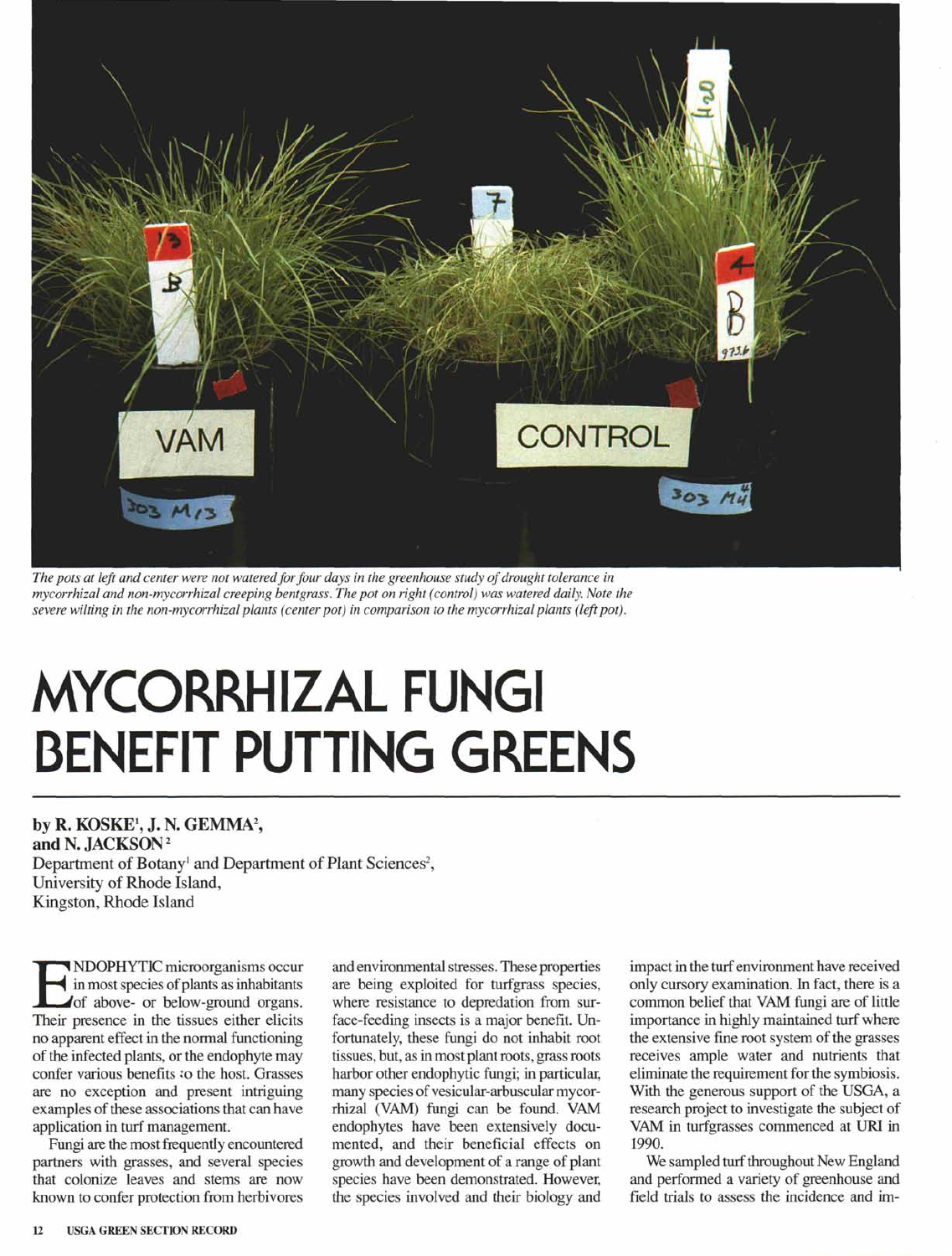portance of VAM fungi in golf greens. Our efforts were focused on creeping bentgrasses *(Agrostis palustris* cv Penncross) and velvet bentgrass *(Agrostis canina* cv Kingstown). Initially, we needed to determine how frequently the fungi occurred in association with these turfs and what species of fungi were involved.

In our four-year study we found 29 species of VAM fungi occurring with these bentgrasses, several of which were new species. None of the species have previously been studied for any particular impact on bentgrass turf, yet virtually every one of the more than 200 root zone samples examined contained VAM fungi.

We performed numerous growth experiments where bentgrasses were inoculated with different species of VAM fungi. All experiments were carried out in a medium meeting USGA Green Section specifications for sand greens. The fungi were added to the mix before seeding. The fungus that we used most frequently was *Glomus intraradices,*  the only species for which sufficient inoculum was commercially available. Results of inoculation were striking. Establishment of young turf was enhanced by inoculation with mycorrhizal fungi, and differences were apparent within three weeks after seeding. Turfs older by several months continued to grow more vigorously with mycorrhizal. In addition to improved growth, mycorrhizal turf was greener than non-mycorrhizal turf and possessed up to 60% more chlorophyll.

Phosphorus fertilization rate affected how well the VAM fungi performed. The most vigorous mycorrhizal turfs were those that received frequent applications of a low-P fertilizer solution. When the P concentration was too high or too low, mycorrhizae did not enhance growth.

Mycorrhizal fungi are sensitive to a range of pesticides (e.g., Benlate, Aliette, Phaltan, Diazinon), and the benefits to the turf may thus be lost temporarily if suppressive materials are applied.

In both field miniplots and greenhouse trials in pots, mycorrhizal turf of Penncross survived drought conditions far better than did non-mycorrhizal turf. After a five-day drought, mycorrhizal turf in the field study showed 39% less water stress than did control turf, and after eight days, the difference was 60% (Figure 1).

In the greenhouse study, turf without mycorrhizae began wilting after three days, but mycorrhizal plants were wilted only after five days (Figure 2). Mycorrhizal turfs also recovered more rapidly, producing three times as much leaf matter as the controls (Figure 3).

Preliminary trials indicated that mycorrhizae may provide some protection against the take-all fungus *Gaeumannomyces*